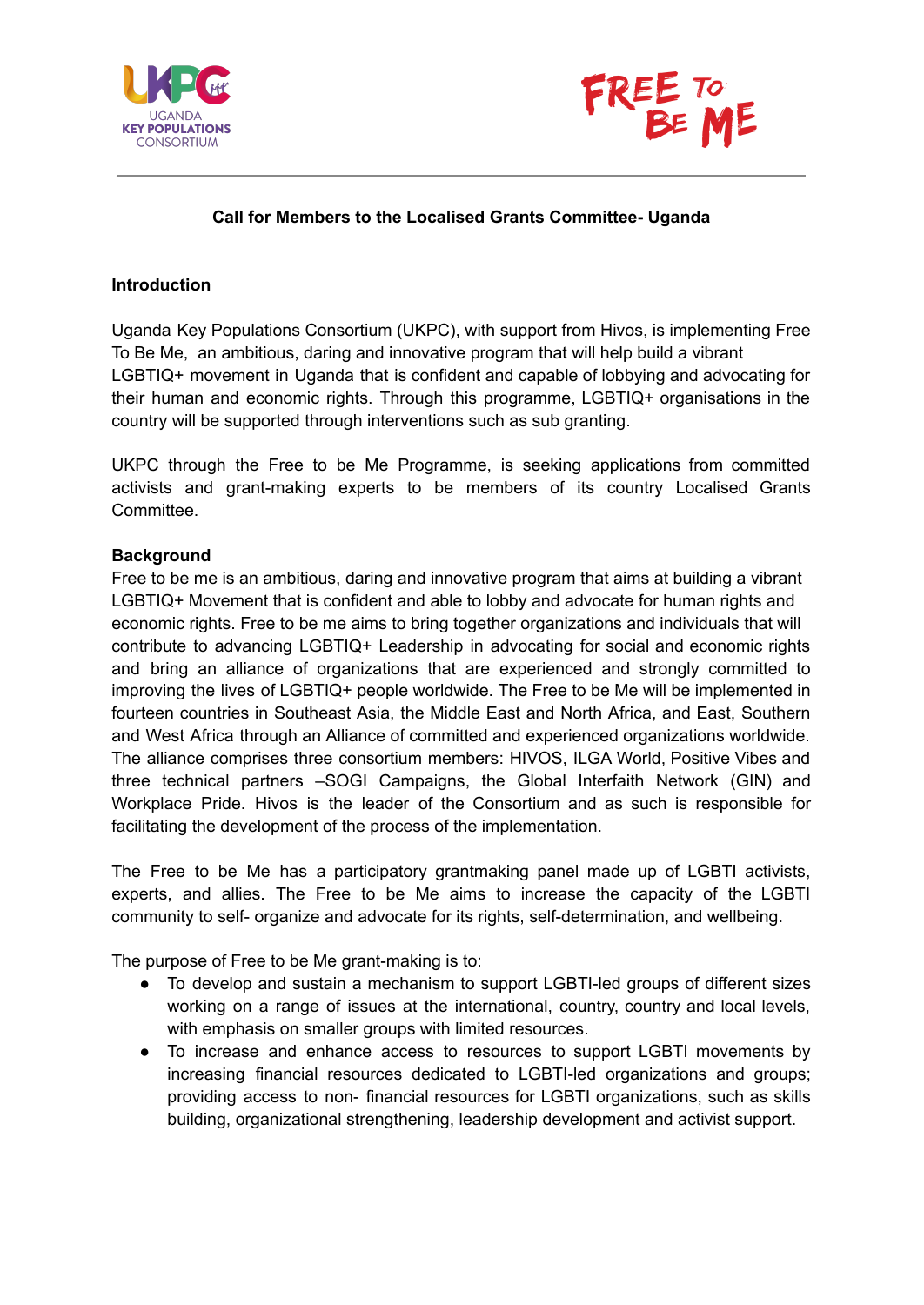# **Free to be Me's Grantmaking**

Free to be Me upholds a participatory grantmaking strategy. We take an activist-led approach that engages LGBTI people in our grantmaking process. This means that LGBTI people are actively involved at every stage, from determining funding priorities to reviewing applications and making decisions about which groups get funded. All eligible applications that are submitted to UKPC will be reviewed by the Localised Grants Committee.

# **Roles and Responsibilities of the Localised Grants Committee**

The role of the Localised Grants Committee is to review grant proposals submitted to it and make decisions on these grant applications in line with Free to be Me's priorities and principles.

The Localised Grants Committee members have the following responsibilities:

- Lead and conduct grant-making processes, including:.
- Review applications for funding.
- Make collective decisions on funding proposals (decisions of the LGC are final pending ratification from the Steering Committee).
- Recommend grantmaking priorities and provide input on ITF strategy as relevant.
- Adhere to grant-making priorities set by the free to be Me country coordination team (as guided by the Free to be Me country communities of action).
- Strictly adhere to Free to be Me's confidentiality and conflict of interest policies at all times.
- Elect Co-Chairs for their grant cycle.

# **Time Commitment**

To fulfil this position, the country grant-making panel members must be able to commit to the following:

- Participate in mandatory on-line training (3 hours) each year.
- Review 30-50 applications (including scoring and providing feedback) over 6 weeks in the annual grantmaking cycle (approximately 50 hours total each year).
- Attend and actively participate in either an in-person or virtual meeting each year

# **Qualification of the candidates**

## **Essential qualifications:**

- Have at least 2-5 years of direct involvement with LGBTI activism at the country and/or international level.
- Be recognized by other LGBTI activists in their country as an LGBTI community activist.
- Be able to communicate and write in English and/ or the country's dominant language(s).
- Be able and willing to work in a diverse environment that includes activists and donors.
- Hold a passport allowing them to travel internationally to attend country grant-making panel meetings (if necessary).

Have a strong commitment to fulfilling tasks and deadlines.